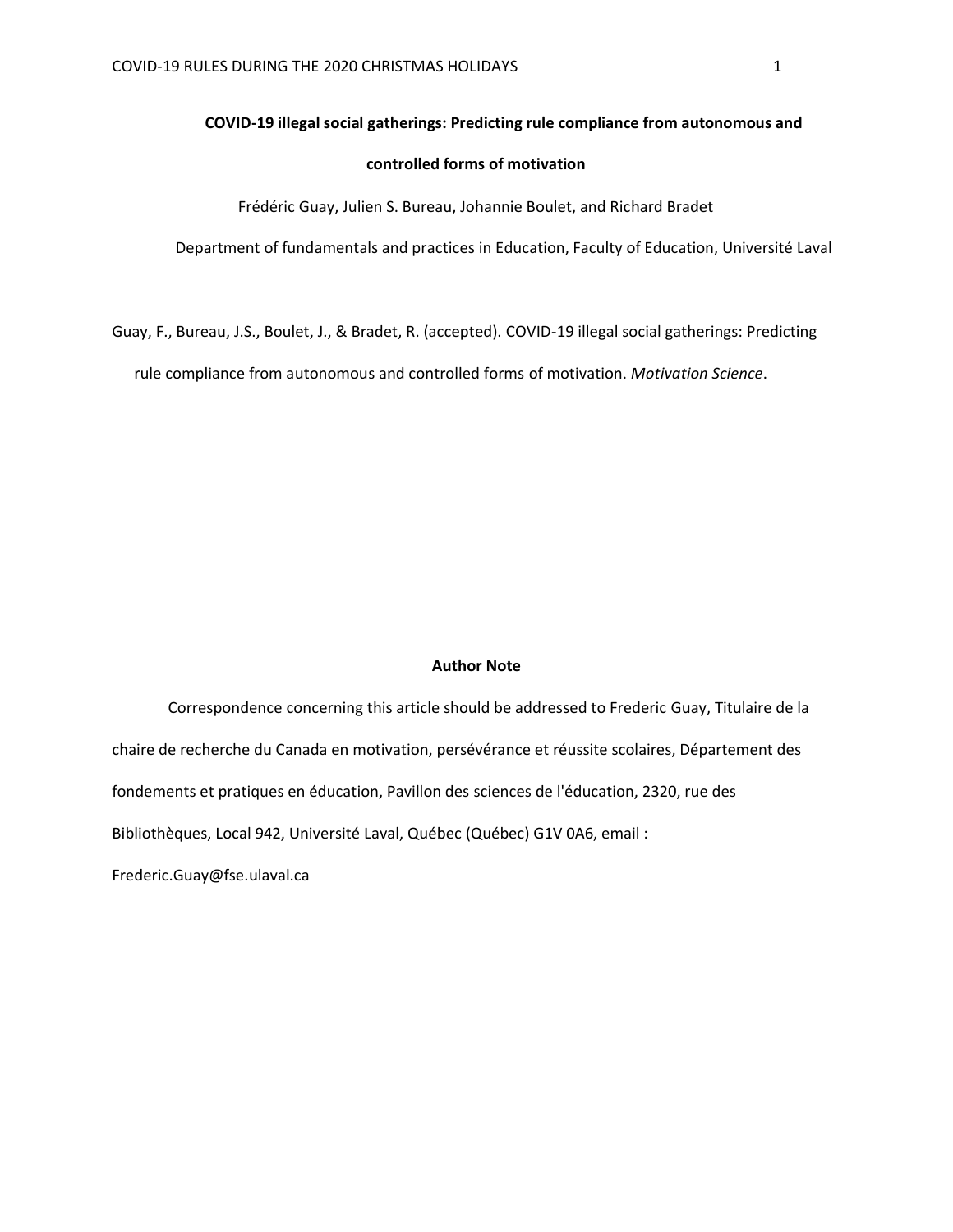#### **Abstract**

The purpose of this study was to identify predictors of rule compliance regarding private gatherings during the 2020 Christmas holidays in the province of Quebec (Canada), where gatherings were ruled as illegal, with few exceptions. We used the self-determination theory framework to predict rule compliance as a function of autonomous, controlled-approach and controlled-avoidance motivations. Moreover, we measured psychological distress among participants as well as anxiety of COVID-19 exposure. Motivation and psychological distress measures were taken a couple of days prior to the holiday period, whereas rule compliance was measured approximately 10 days later, in early January. A total of 1332 individuals filled the first online survey and 627 completed the follow-up measure. The factorial structure of the motivational instrument was supported. Rule compliance was predicted positively by autonomous motivation, but negatively by controlled-avoidance motivation. Controlled approach was not a significant predictor of rule compliance. These results show that approach and avoidance orientations in controlled motivation have distinct predictive power, which has implications for policy-enforcing by governments.

Key words: autonomous motivation; compliance; self-determination; COVID-19; Approach-avoidance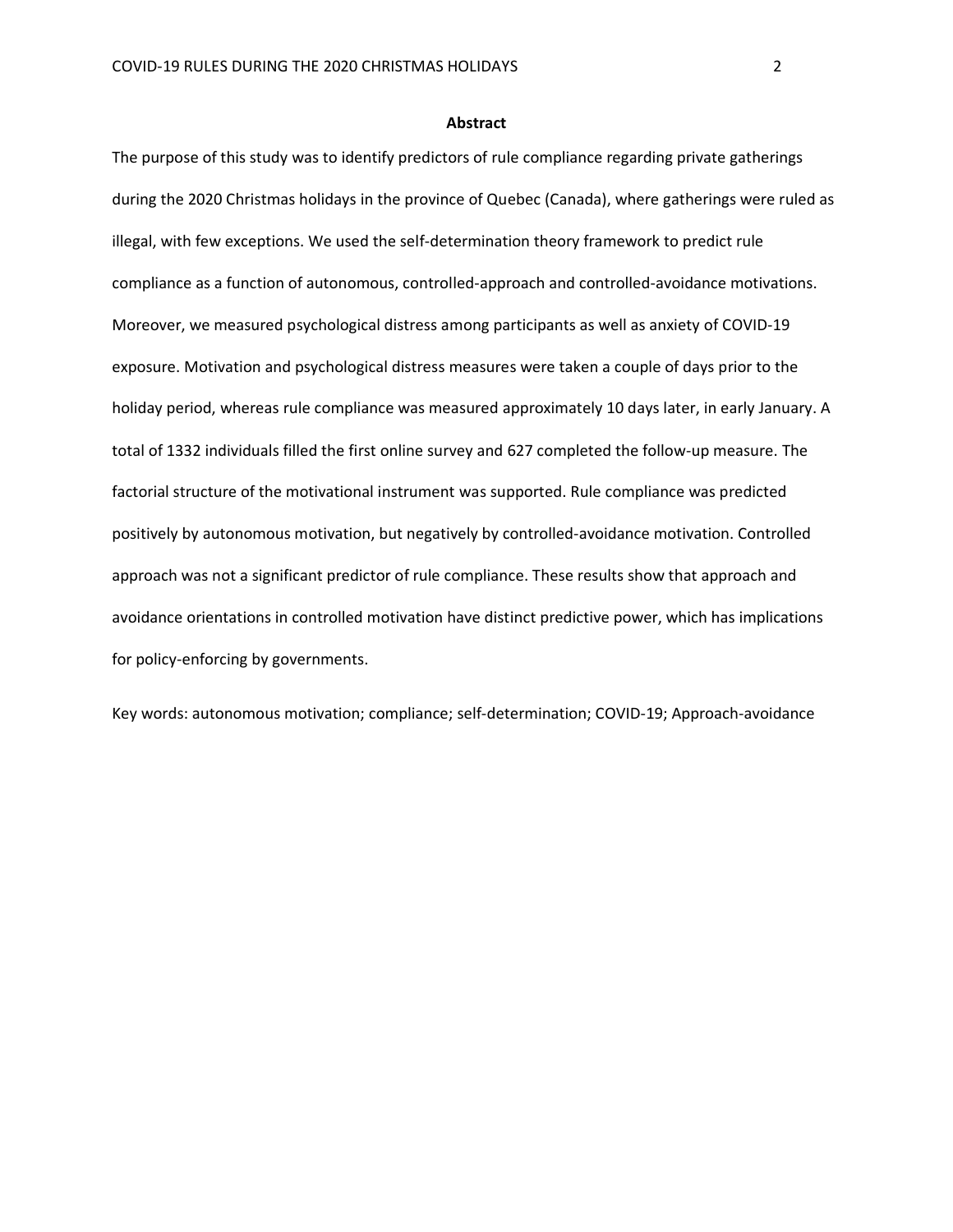### **controlled forms of motivation**

During the 2020 end-of-year holidays, the government of Quebec had asked its population not to participate in any private gatherings outside of their "family bubble", with the exception that individuals who lived alone were authorized to designate another person or family to visit. These rules were highly restrictive given the fact that gatherings during Christmas holidays are well anchored in cultural values. Moreover, these rules were an extension of two and a half consecutive months of forbidden household gatherings, which had been justified as ways to curb the infection rate prior to the holidays. Admittedly, the self-regulation of the population was therefore tested and the temptation to infringe these rules was expected to be high (Bergeron et al., 2020). Using self-determination theory (SDT, Ryan & Deci, 2017), we investigated predictors of governmental rule compliance regarding social gatherings during this period.

According to SDT, people will tend to follow the rules that are internalized in a volitional manner, even if they are prescribed by an external source such as governmental authorities. The degree of rule internationalization can be understood as the motivation people have for following these rules. Because rules are extrinsic, the various forms of extrinsic motivation (autonomous vs. controlled) are relevant in understanding internalization. With extrinsic autonomous regulation (identified regulation), individuals value the behavior and consider it personally meaningful or important. With controlled regulation, individuals rather feel an internal pressure (introjected regulation) or external pressure (external regulation) to comply, making it less autonomous (Ryan, 1993). Being motivated in a controlled fashion relates to the pursuit of internal esteem states (e.g. pride, positive regard) or to the avoidance of negative internal or external events (e.g. shame, rejection, punishment; Deci et al., 2013) encompassing two controlled orientations: approach and avoidance (Gagné et al., 2015; Koestner & Losier, 2002).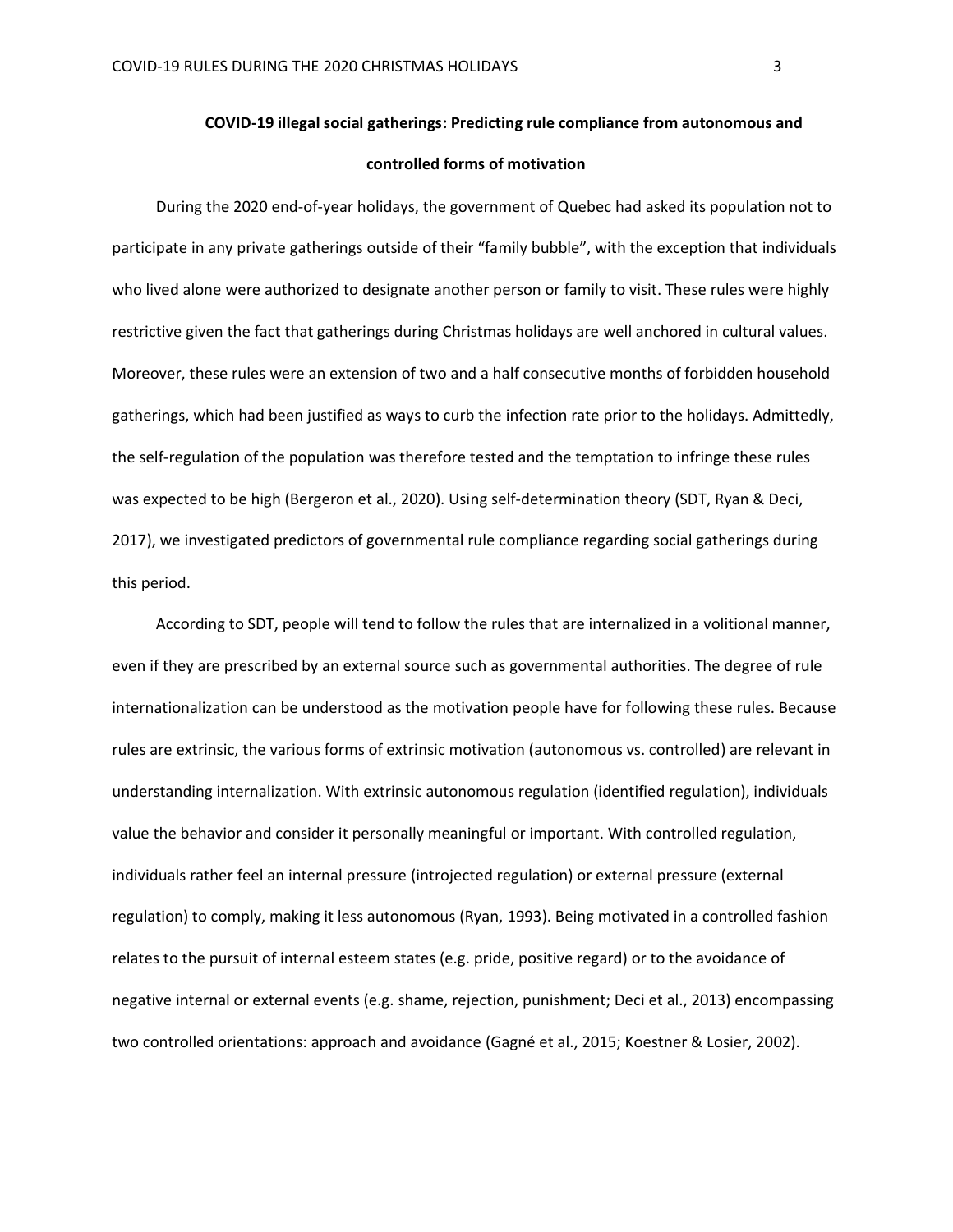Assor, Vansteenkiste, and Kaplan (2009), observed that most measures of introjected regulation (one of the two types of controlled motivation) have items that capture the avoidance dimension. They theorized that these items steered interpretation of introjected regulation's effects toward the negative side. Consequently, they hypothesized that introjected approach regulation might not be as negative in its consequences for human functioning as the avoidance orientation of introjection might be. They further argued that the potential beneficial role of introjected approach regulation is in line with theories emphasizing the important adaptive functions of self-esteem concerns, an idea in line with Carver and Scheier's (1999) contentions. Chanal et al. (2019) also tested the approach-avoidance distinction for introjected and external regulations and provide support for their difference. In this study, we studied introjected and external regulations globally under the concept of controlled regulation taking into account the approach-avoidance distinction.

Controlled approach-avoidance facets have different predictions of outcomes, with the approach orientation showing stronger correlation with positive outcomes (Assor et al., 2009). Moreover, controlled-approach reasons being more adaptive than controlled-avoidance ones could have important implications for policy. In such a case, governmental authorities might focus on engaging prompts that appeal to the good that people can bring onto others (e.g., "please show to your relatives how you care about the health of people who are more vulnerable") rather than to negative events people could experience if they don't follow rules (e.g., "avoid the shame of getting other people sick, stay home").

While autonomous and controlled regulations have shown strong predictive power of behaviors, controlled regulation is consistently the less predictive of behavioral tendencies across many domains (Howard et al., 2021). With regards to adherence to health recommendations, autonomous motivation is usually a stronger predictor than controlled motivation (Martela et al., 2021). To date we have been unable to review studies linking autonomous and controlled motivation to explain compliance for COVID-19 preventive measures such avoiding social gatherings, handwashing, wearing a mask, and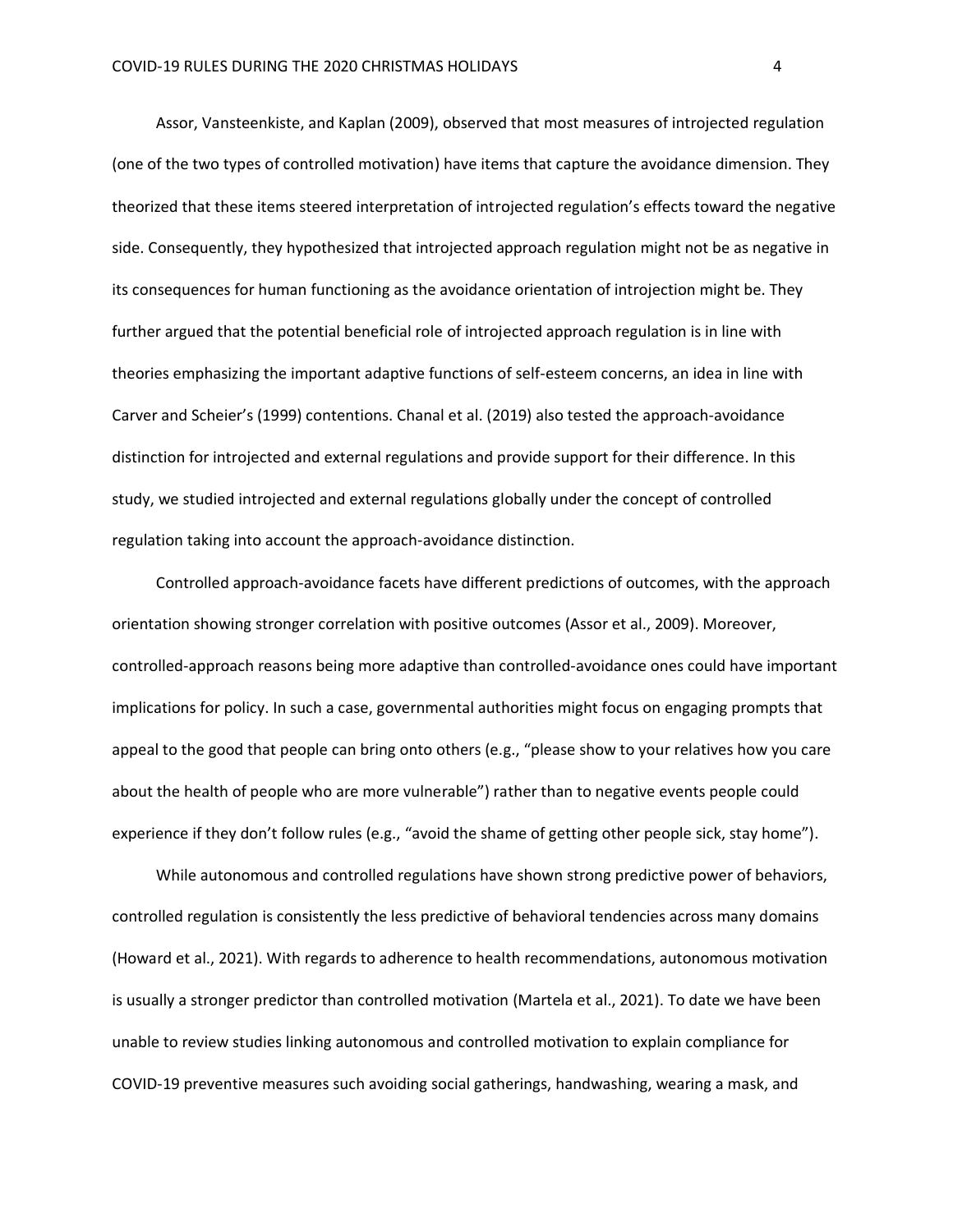getting a vaccine, although unpublished works have been cited in a literature review by Martela et al. (2021). However, a recent study by Legate and Weinstein (2021) indicate that increases in autonomous motivation for staying at home predict more time spent at home, whereas increases in controlled motivation did not relate.

Mental health has shown important decline during the COVID-19 pandemic (Vindegaard & Benos., 2020). Psychologically distressed individuals may have a lower capacity to follow government-imposed regulations due to difficulties in self-regulation (Strauman & Eddington, 2017). While mental health problems can interfere with compliance, anxiety to catch COVID-19 could motivate people to comply to regulations (Sauer et al., 2021).

In light of the above, we propose the following hypotheses: autonomous regulation will be a positive predictor of rule compliance, more so than controlled approach and avoidance. However, controlled approach should predict rule compliance more positively than controlled–avoidance. These predictions will be observed over and above psychological distress, anxiety to catch COVID-19 as well as gender, educational level, age, and marital status.

#### **Method**

#### **Participants and procedure**

This study received research ethics committee approval, but was not funded by any granting body. Participants were recruited via posting on multiple Facebook groups and ads, asking to take part in a short survey. The survey was in French and available between December 19 and December 24, 2020. The survey could only be completed by Quebecers who were older than 18 years and who lived in an area where social gatherings were forbidden. A total of 1332 persons participated in the survey. All descriptive statistics are presented in Table 1. Women and people with postsecondary education are overrepresented in our sample. For those who filled the questionnaire, they were asked to provide their email for a follow-up measure that was to take place during the first week of January 2021. This follow-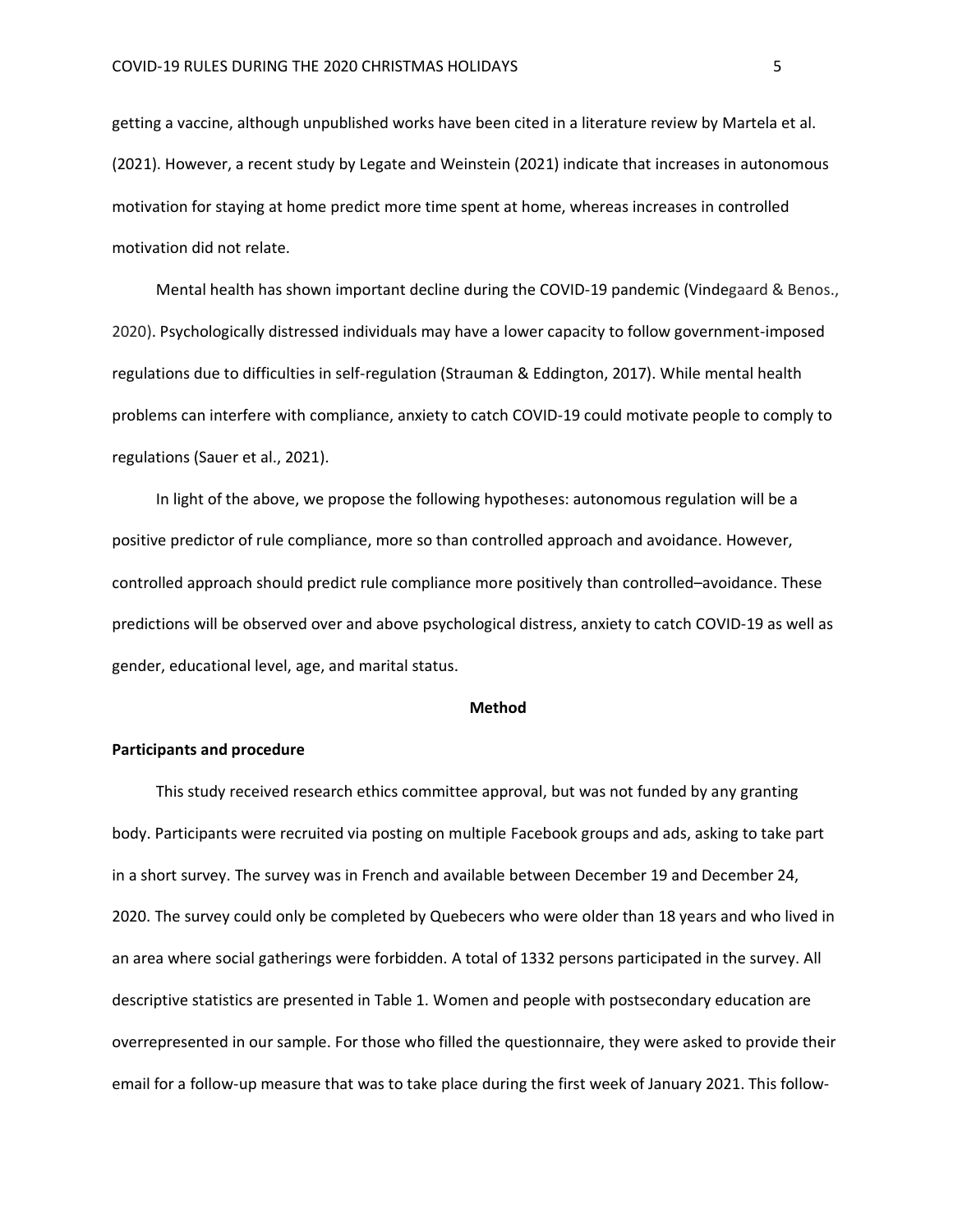up measure assessed rule compliance during the holidays. A total of 627 participants took part to the follow-up, for a response rate of 47%.

#### **Measures**

**Motivation for rule compliance**. To measure autonomous and controlled regulations (approach and avoidance) we adapted items from various motivational instruments in the SDT literature (Gagné et al., 2015; Guay, 2005; Vallerand et al., 1993). A total of 22 different items were generated (see Appendix). To evaluate the construct validity of items' scores, we have used the Exploratory Structural Equation Modeling (ESEM) approach with Mplus (version 8.3) which allow cross-loadings. By estimating cross-loadings, this method reduces inflation in correlations among latent factors (Marsh, Nagengast, & Morin, 2013). Two of the 22 items were removed for not respecting scale structure.

**Psychological distress.** The K6 (Kessler et al., 2002) was used in this survey to assess psychological distress. This instrument evaluates 6 symptoms over the last month (see Appendix). The K6 has strong psychometric properties and discriminate DSM-IV cases from non-cases (Kessler et al., 2002).

**Anxiety for COVID-19.** We developed a single item to assess COVID-19 infection anxiety: "Overall, how worried are you about contracting COVID-19 in the next few weeks?" This item was completed on a 4-point rating scale ranging from not worried at all (1) to a lot worried (4).

**Rule compliance.** To assess rule compliance, we developed three items based on behaviors that would break rules emitted by governmental authorities (see Appendix). Using these items, we were able to classify respondents into two categories: those who completely followed rules and those who did not. Only participants who answered never for all three items were classified as following the rules completely. Any other response pattern was classified as "not following the rules" (see the frequency in Table 2). Interestingly, nearly 51.5% of the people followed the rule to the letter. Although a dichotomous score is not usually recommended (DeCoster, Iselin, & Gallucci, 2009), it offers the possibility of identifying individuals with the greatest likelihood to infringe rules even if they stated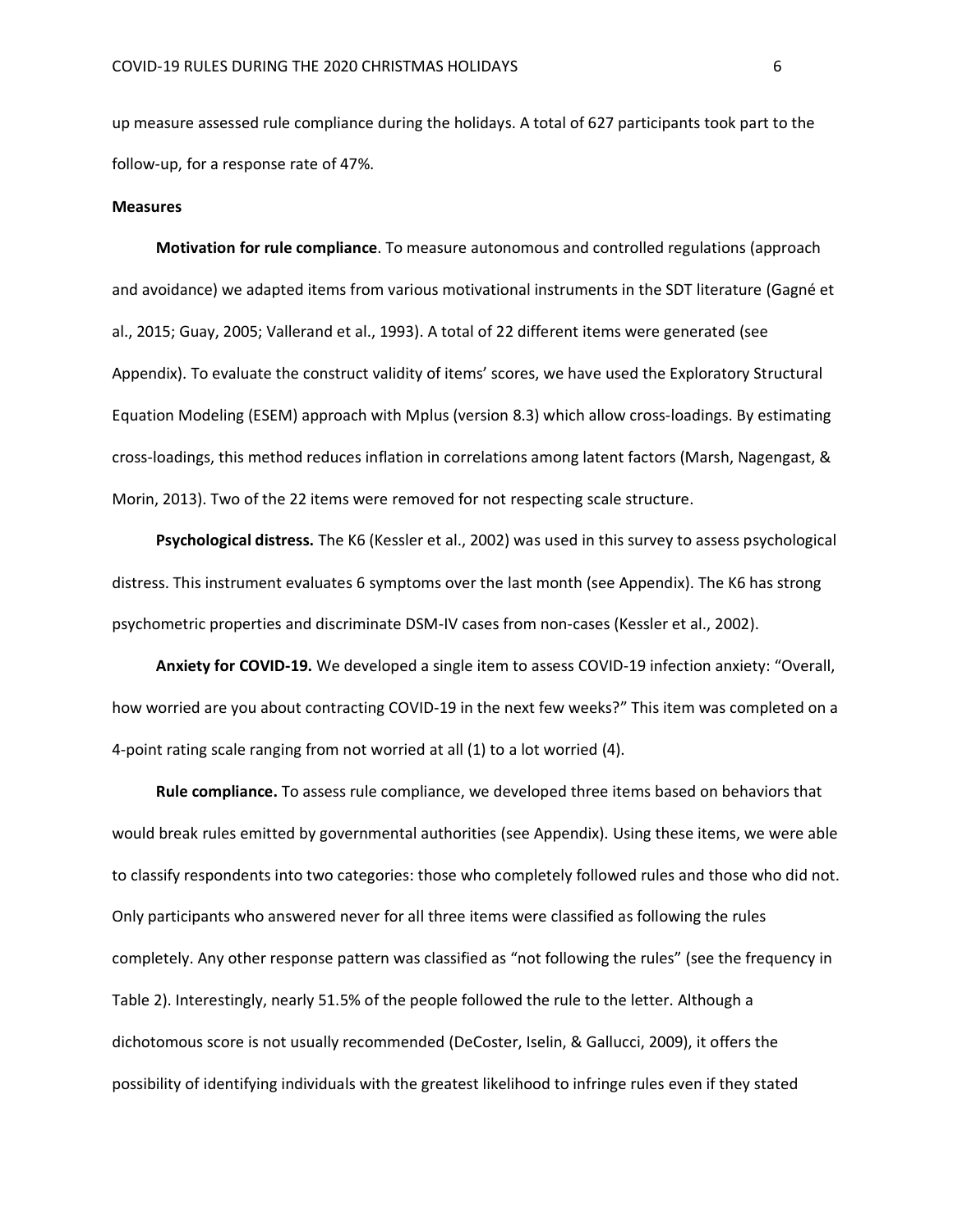doing so infrequently. Moreover, the compliance measure seems truly categorical because more than 90% of the participants have scored 1 or 2 on each item. Finally, these three items are reliable (alpha = .70) thus measurement error is less susceptible to bias the results (DeCoster, Iselin, & Gallucci, 2009).

#### **Results**

Descriptive statistics are presented in Table 2. We performed an ESEM measurement model to evaluate the validity of items designed to assess all latent constructs used (see Table 3). Single-item variables were not embedded in this analysis. Results indicated that items loaded on their respective factor (> .52) while only minor cross-loadings were observed (<|.28|). Moreover, latent factor reliability was supported by Omega values over .80. Regarding missing values, participants who have completed both waves of data collection are more educated, older, more autonomously motivated, and have slightly lower psychological distress levels than those who completed the first wave only (see Table 4). Thus, those who have disclosed their participation (or not) in such gatherings have special characteristics. Based on this, we have decided to correct this potential threat to the validity of the study by using multiple imputations with Mplus (Madley-Dowd et al., 2019). Correlations among constructs are shown in Table 5. Factor scores were saved from this ESEM solution. Factor scores are particularly useful when the number of independent variables included in a regression model is high, as it is the case in this study. They offer more flexibility than completely latent scores and, as opposed to composite scores, they partly control for measurement error (Guay et al., 2021).

Results from the logistic regression are presented in Table 6. Two regression models are displayed, one with no imputation on missing values and the other one with multiply imputed data (20 imputed data files) for the 705 participants with missing data on rule compliance. In both solutions, autonomous motivation positively predicted rule compliance, while controlled-avoidance motivation negatively predicted rule compliance. No other factors were significant predictors of compliance. Parameter estimates were similar for both solutions, pointing to the stability of these results. However,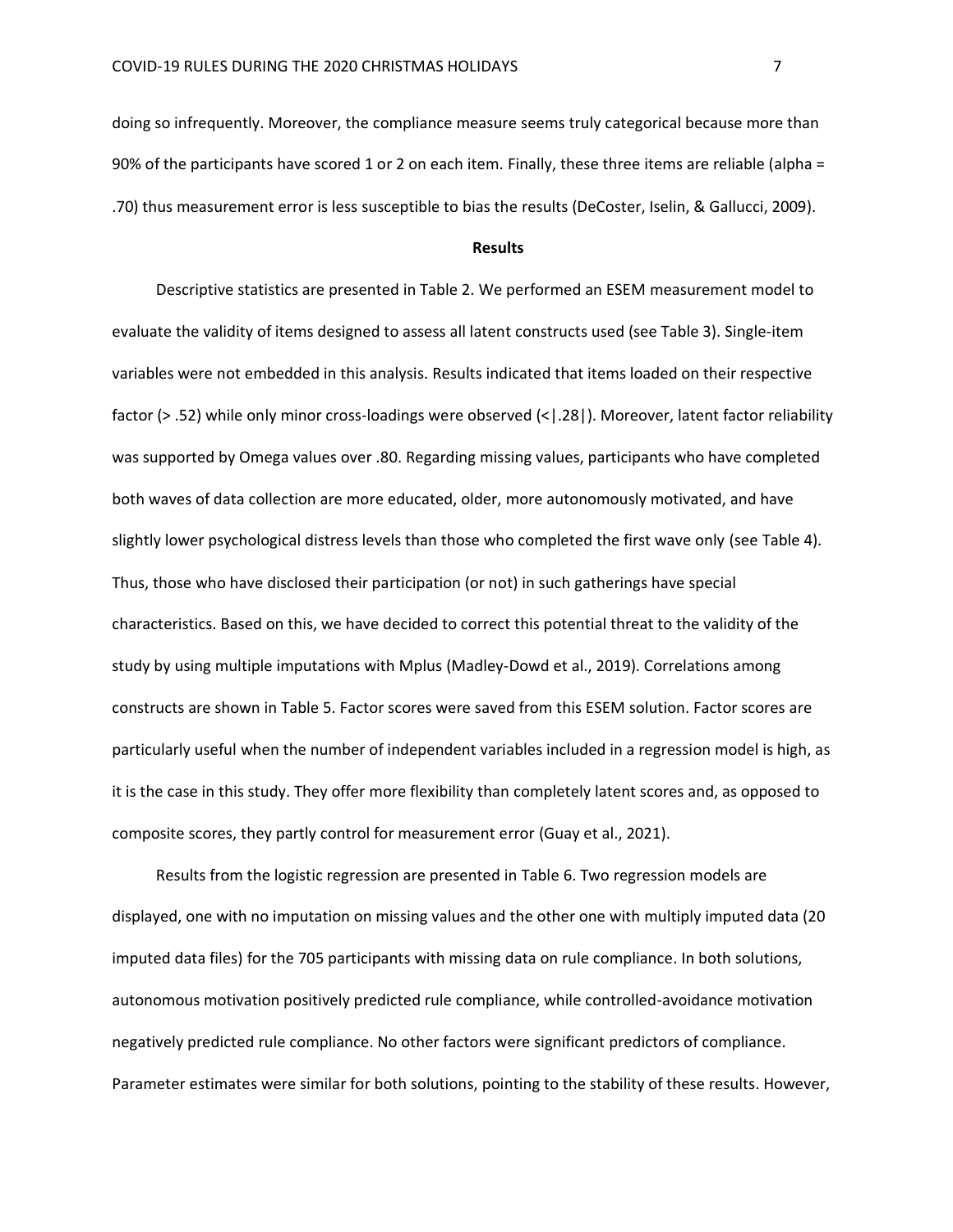parameter estimates might be more precise with imputed data as the 95% confidence intervals range was more restricted.

### **Discussion**

Rule compliance during a pandemic is crucial for public health measures to be successful. In this setting, controlled-avoidance motivation seems an important negative predictor of compliance. The more individuals said they intended to follow rules to avoid negative events (e.g., fines, interpersonal conflicts), the more likely they reported having broken special regulations on gatherings for the holiday period. However, individuals motivated in autonomous way were more inclined to have followed these rules. Controlled-approach, psychological distress, anxiety to catch COVID-19, gender, age, marital status and educational levels were non-significant predictor of compliance. These results lead to two important implications. First, they are in line with past research showing the importance of autonomous motivation for rule compliance (Martela et al., 2021). However, they also reveal something that has not been found previously, namely that the type of controlled motivation (Assor et al., 2009) matters to predict rule compliance. Controlled-avoidance motivation is a counterproductive motive to foster rule compliance. However, a recent study in the physical activity domain (More & Phillips, 2019) showed that both introjection-approach and avoidance positively correlated with physical activity levels. The fact that our study focused on controlled motivation, rather than exclusively introjected regulation, may explain this divergence in findings. Moreover, these results somewhat challenge the role of mental health and COVID-19 related anxiety in predicting rule compliance (Sauer et al., 2021), suggesting that they have little to no effect.

However, some limits should be acknowledged when drawing such conclusions from the findings. First, the sample is not representative of the adult population in Quebec. For example, the fact that the sample is more educated compared to the general population might have led to a higher proportion of persons who have followed the rule to the letter. Because the percentage of women in this study is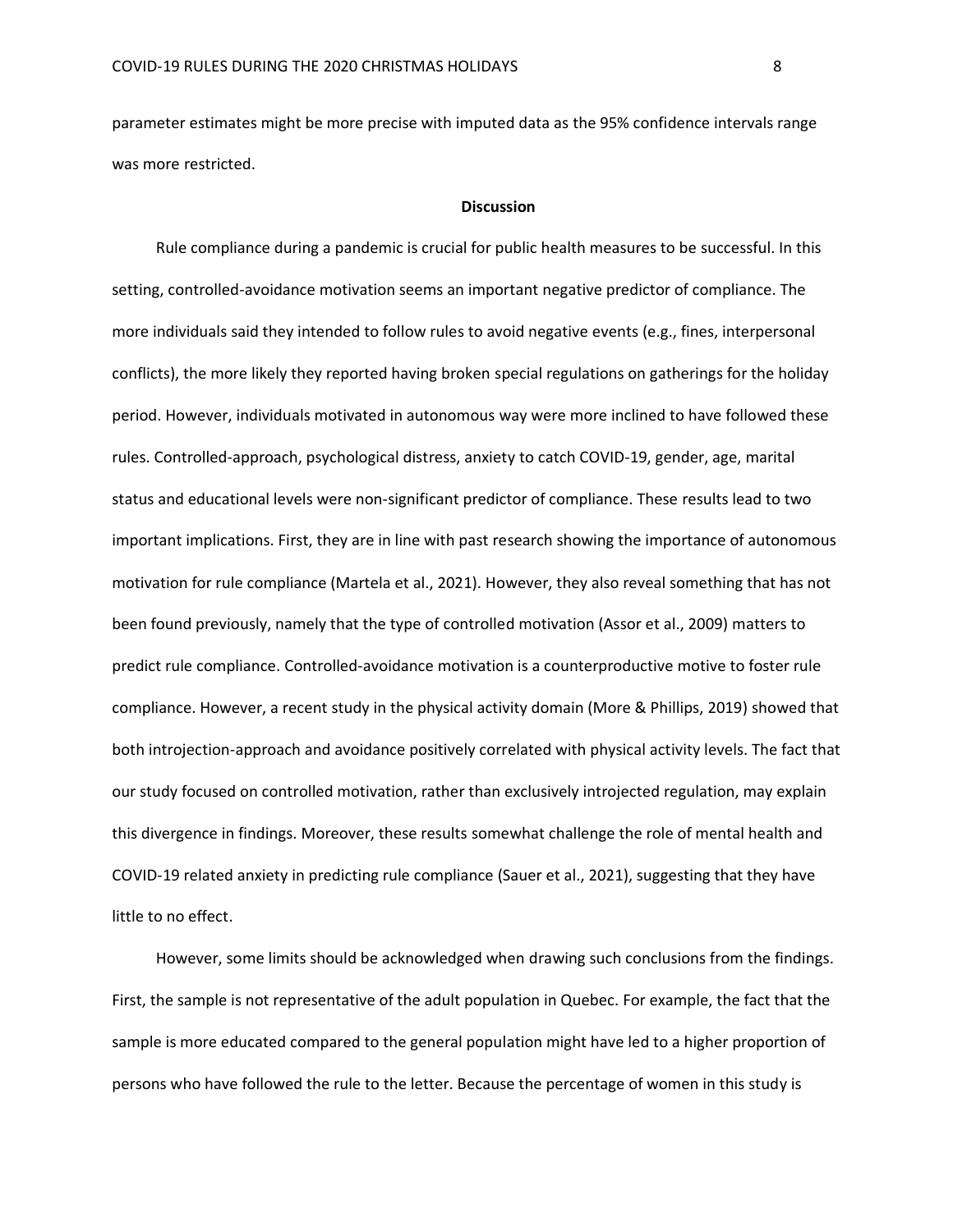more important than in the general population of Quebecers (50.3% in the 2016 census), the results obtained might apply more for women, who have been shown to be more autonomously motivated compared to men (Vallerand et al., 1997). Second, findings are based solely on self-report questionnaires. Third, social desirability may have led some participants to bias their responses, especially regarding rule compliance. Fourth, this study took place during the holiday period, one where social gatherings are usually the norm, and where factors leading people to gather (e.g., religiousness, family size, habits) might differ when compared to a lockdown happening in other periods of the year. However, it is possible that participants who followed or broke the rules were acting consistently with behavior patterns that individuals had before the holidays. Because we do not have a measure of individuals' compliance to rules before holidays, it is impossible to conclude that autonomous motivation predicts an increase in rule's compliance. However, epidemiological data showed a strong second wave spike of infections surging in the two weeks following the holidays, suggesting that this time period was associated with different behavioral patterns in terms of social gatherings. Fifth, we did not measured perceptions of governments' communication style and leadership. This shortcoming should be interpreted in light of the fact that Montreal (one of the cities where this research was conducted) was the epicenter of the pandemic in Canada. The provincial government was quick to introduce a lock-down during the first wave, but in the following months, especially during the second wave (October 2020 to January 2021), the government was erratic in communicating reasons for following rules.

Public health officials have long recognized the importance of supporting community to follow public health measures. Even in the first half of the 20th century, with smallpox outbreaks, public health officials learned it was important to encourage the public's acceptance of the vaccine (Henderson, 1987). Nonetheless, there are still many governments that take a heavy-handed approach to control the virus. This article contributes to an interesting finding in that regard: the avoidant type of controlled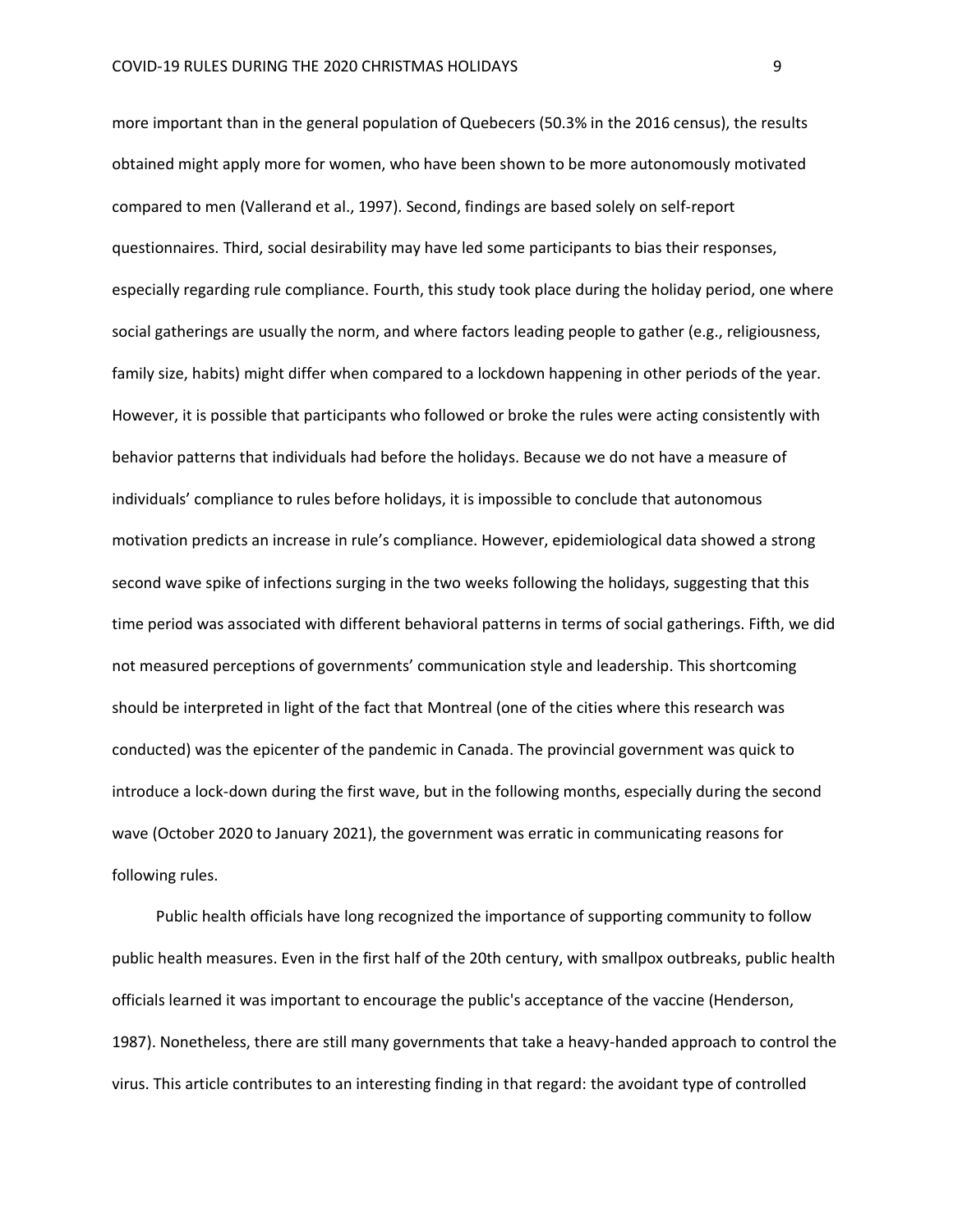motivation is the one that will backfire whereas the approach one will produce no benefits and could even have secondary negative consequences for wellness (see Howard et al., 2021). Thus, in line with many findings in the motivation literature (Martela et al., 2021), one of the best possible solution that governments could put in place would be to justify the importance of the established rules so that we can better control the spread of COVID-19.

#### **References**

- Assor, A., Vansteenkiste, M., & Kaplan, A. (2009). Identified versus introjected approach and introjected avoidance motivations in school and in sports: The limited benefits of self-worth strivings. *Journal of Educational Psychology,* 101*(2),* 482-497. [https://doi.org/10.1037/a0014236](https://psycnet.apa.org/doi/10.1037/a0014236)
- Bergeron, O., Côté, K., Gamache, L., Gauthier, A., Lévesque, J., … St-Pierre, J. (2020) COVID-19 : Stratégies de communication pour soutenir la promotion et le maintien des comportements désirés dans le contexte de la pandémie. INSPQ.
- Carver, C. S., & Scheier, M. F. (1999). Themes and issues in the self-regulation of behavior. *Advances in social cognition*. *Perspectives on Behavioral Self-Regulation*, 12, 1-106.
- Chanal, J., Cheval, B., Courvoisier, D. S., & Paumier, D. (2019). Developmental relations between motivation types and physical activity in elementary school children. *Psychology of Sport and Exercise*, *43*, 233-242. [doi.org/10.1016/j.psychsport.2019.03.006](https://doi.org/10.1016/j.psychsport.2019.03.006)
- Deci, E. L., Ryan, R. M., & Guay, F. (2013). *Self-determination theory and actualization of human potential.* In D. M. McInerney, H. W. Marsh, R. G. Craven, & F. Guay (Eds.), *International advances in self research. Theory driving research: New wave perspectives on self-processes and human development* (p. 109–133). IAP Information Age Publishing.
- DeCoster, J., Iselin, A. M. R., & Gallucci, M. (2009). A conceptual and empirical examination of justifications for dichotomization. Psychological methods, 14(4), 349-366. doi.org.acces.bibl.ulaval.ca/10.1037/a0016956
- Gagné, M., Forest, J., Vansteenkiste, M., Crevier-Braud, L., Van den Broeck, A., Aspeli, A. K., & Westbye, C. (2015). The Multidimensional Work Motivation Scale: Validation evidence in seven languages and nine countries. *European Journal of Work and Organizational Psychology*, 24(2), 178-196. <https://doi.org/10.1080/1359432X.2013.877892>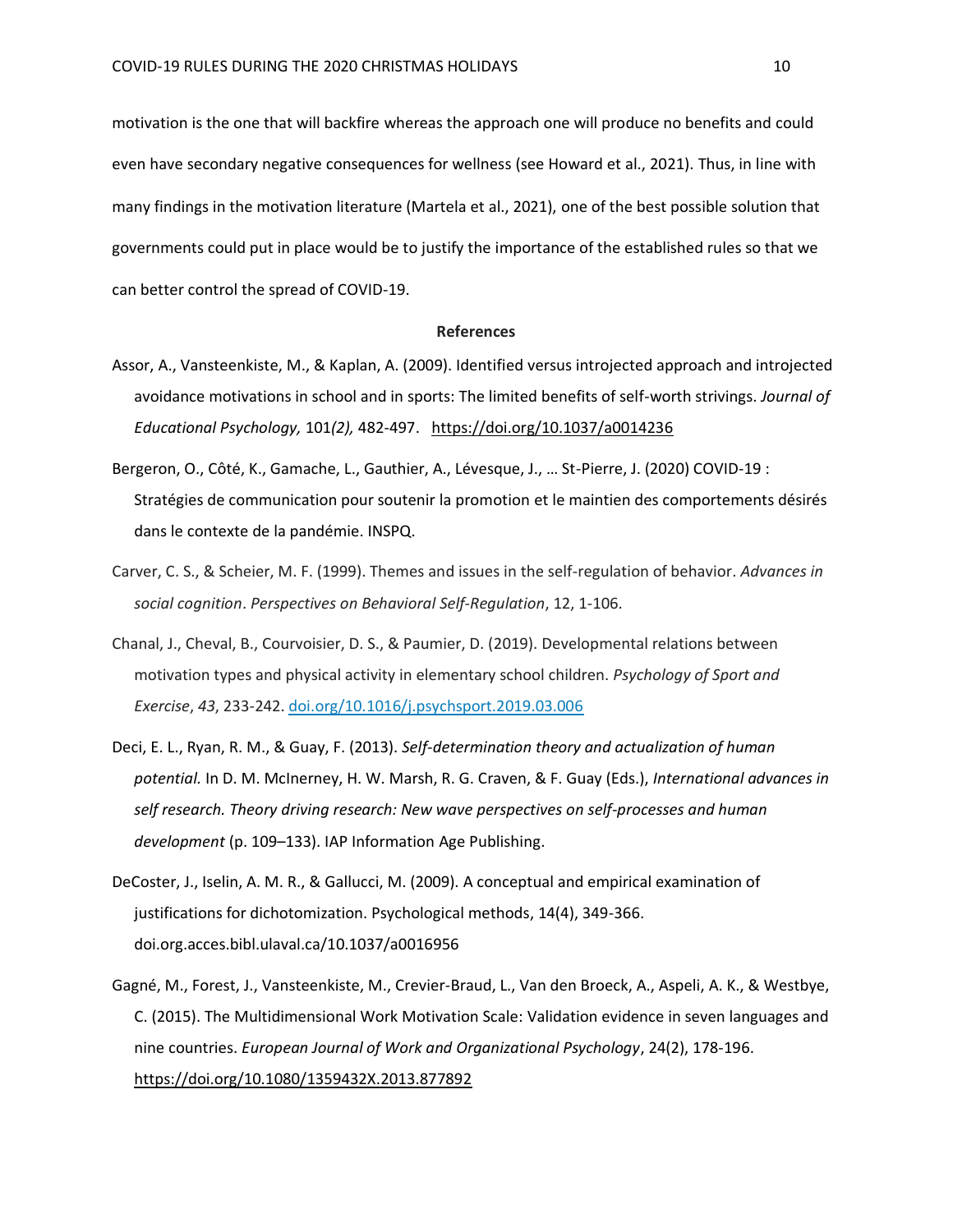- Guay, F. (2005). Motivations underlying career decision-making activities: The career decision-making autonomy scale (CDMAS). *Journal of Career Assessment*, 13(1), 77-97. [https://doi.org/10.1177/1069072704270297](https://doi.org/10.1177%2F1069072704270297)
- Guay, F., Morin, A. J., Litalien, D., Howard, J. L., & Gilbert, W. (2021). Trajectories of self-determined motivation during the secondary school: A growth mixture analysis. *Journal of Educational Psychology*, 113(2), 390-410. [https://doi.org/10.1037/edu0000482](https://psycnet.apa.org/doi/10.1037/edu0000482)
- Henderson, D. A. (1987). Principles and lessons from the smallpox eradication programme. *Bulletin of the World Health Organization, 65(4)*, 535.
- Howard, J. L., Bureau, J., Guay, F., Chong, J. X., & Ryan, R. M. (2021). Student motivation and associated outcomes: A meta-analysis from Self-Determination theory. Perspectives on Psychological Science, 1- 24.
- Kessler, R. C., Andrews, G., Colpe, L. J., Hiripi, E., Mroczek , D. K., NORMAND, S. L. T., ... & Zaslavsky, A. M. (2002). Short screening scales to monitor population prevalences and trends in non-specific psychological distress. *Psychological medicine*, 32(6), 959-976. DOI: 10.1017/S0033291702006074
- Koestner, R., & Losier, G. F. (2002). Distinguishing three ways of being highly motivated: A closer look at introjection, identification, and intrinsic motivation. In E. L. Deci & R. M. Ryan (Eds.), Handbook of self-determination research (p. 101–121). University of Rochester Press.
- Legate, N. & Weinstein, N. (2021). Can we communicate autonomy support and a mandate? How motivating messagesr to motivation for staying ath across time during the COVID-19 pandemic. Health Communication, DOI:10.1080/10410236.2021.1921907
- Madley-Dowd, P., Hughes, R., Tilling, K., & Heron, J. (2019). The proportion of missing data should not be used to guide decisions on multiple imputation. *Journal of clinical epidemiology*, *110*, 63-73. [doi.org/10.1016/j.jclinepi.2019.02.016](https://doi.org/10.1016/j.jclinepi.2019.02.016)
- Marsh, H. W., Nagengast, B., & Morin, A. J. S. (2013). Measurement invariance of big-five factors over the life span: ESEM tests of gender, age, plasticity, maturity, and la dolce vita effects. *Developmental Psychology,* 49*(6),* 1194–1218. [https://doi.org/10.1037/a0026913](https://psycnet.apa.org/doi/10.1037/a0026913)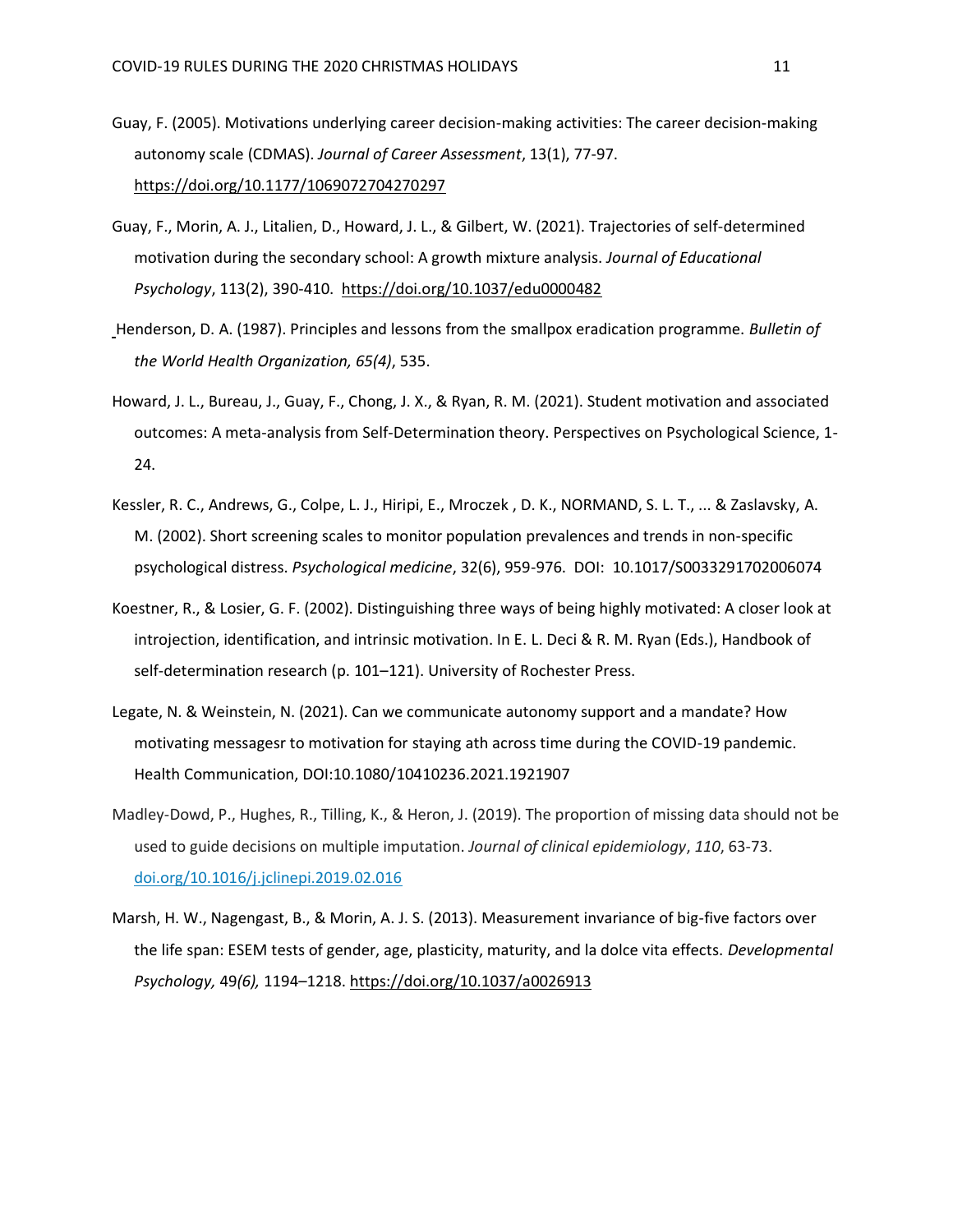- Martela, F., Hankonen, N., Ryan, R. M., & Vansteenkiste, M. (2021). Motivating voluntary compliance to behavioural restrictions: Self-determination theory–based checklist of principles for COVID-19 and other emergency communications. *European Review of Social Psychology*, 1-43. DOI: [10.1080/10463283.2020.1857082](https://doi.org/10.1080/10463283.2020.1857082)
- More, K. R., & Phillips, L. A. (2019). Source-Orientation and Avoidance/Approach-Orientation are Important Components of Introjected Regulation for Leisure-Time Physical Activity. *Behavioral Medicine, 1-10*. DOI: [10.1080/08964289.2019.1644284](https://doi.org/10.1080/08964289.2019.1644284)
- Ryan, R. M. (1993). Agency and Organization: Intrinsic. *Developmental perspectives on motivation*, 40(1),1-56.
- Ryan, R. M., & Deci, E. L. (2017). *Self-determination theory: Basic psychological needs in motivation, development, and wellness*. New York: Guilford Publications.
- Sauer, M. A., Truelove, S., Gerste, A. K., & Limaye, R. J. (2021). A Failure to Communicate? How Public Messaging Has Strained the COVID-19 Response in the United States. Health security, 19(1), 65-74. <https://doi.org/10.1089/hs.2020.0190>
- Strauman, T. J., & Eddington, K. M. (2017). Treatment of depression from a self-regulation perspective: Basic concepts and applied strategies in self-system therapy. *Cognitive therapy and research*, *41*(1), 1-15. <https://doi.org/10.1007/s10608-016-9801-1>
- Vallerand, R. J., Pelletier, L. G., Blais, M. R., Brière, N. M., Senecal, C., & Vallières, É. F. (1993). On the assessment of intrinsic, extrinsic, and amotivation in education: Evidence on the concurrent and construct validity of the Academic Motivation Scale. *Educational and psychological measurement*, 53(1), 159-172. [https://doi.org/10.1177/0013164493053001018](https://doi.org/10.1177%2F0013164493053001018)
- Vallerand, R. J., Fortier, M. S., & Guay, F. (1997). Self-determination and persistence in a real-life setting: toward a motivational model of high school dropout. *Journal of Personality and Social psychology*, *72*(5), 1161. [doi.org/10.1016/S0065-2601\(08\)60019-2](https://doi.org/10.1016/S0065-2601(08)60019-2)
- Vindegaard, N., & Benros, M. E. (2020). COVID-19 pandemic and mental health consequences: Systematic review of the current evidence. *Brain, behavior, and immunity*, 89, 531-542. <https://doi.org/10.1016/j.bbi.2020.05.048>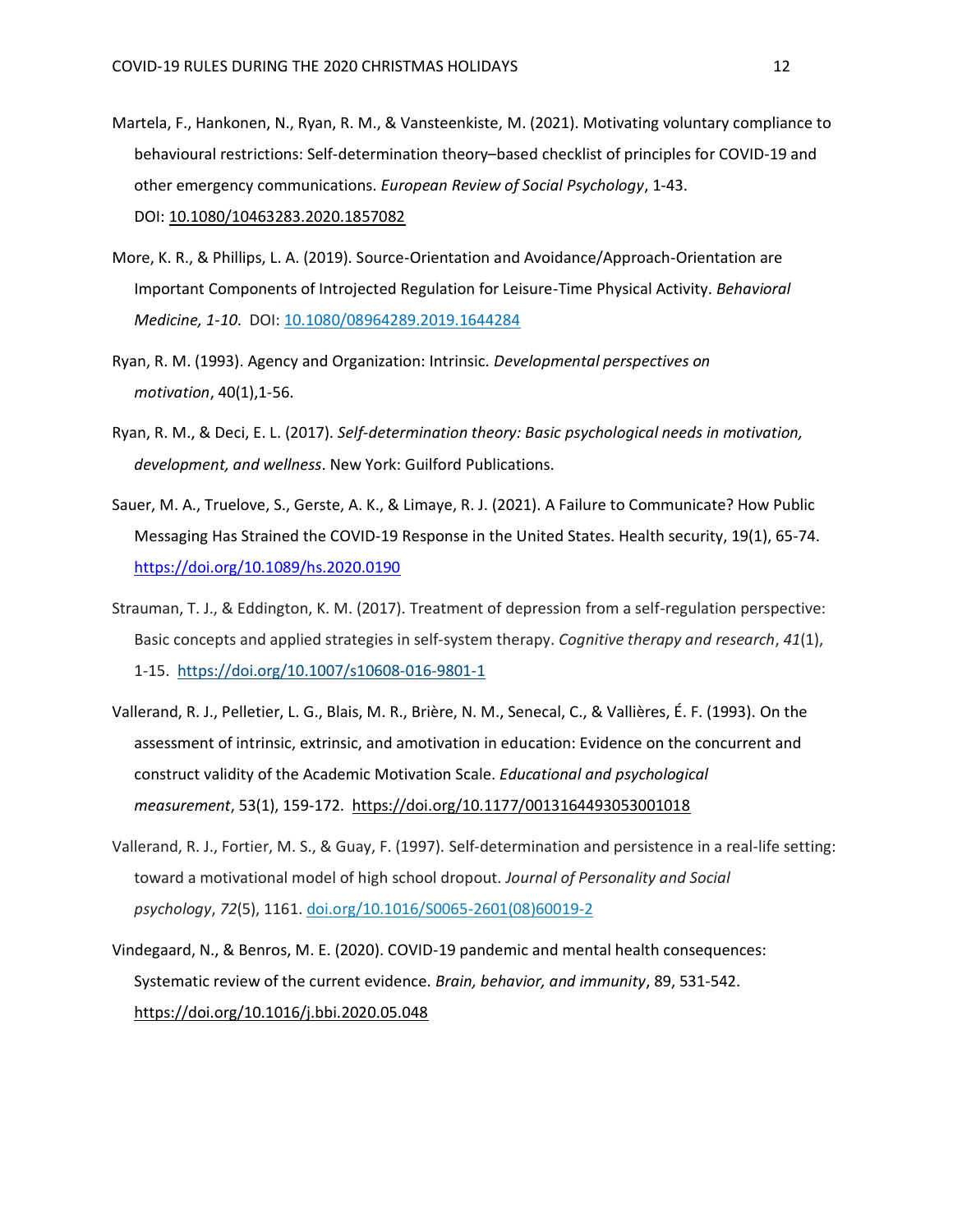| Sample Description               |      |      |
|----------------------------------|------|------|
| Gender                           | n    | %    |
| Female                           | 999  | 78.5 |
| Male                             | 274  | 21.5 |
| Missing                          | 59   |      |
|                                  | 1332 | 100  |
| Age (years)                      | n    | %    |
| 18-30                            | 388  | 30.3 |
| $31 - 40$                        | 330  | 25.7 |
| 41-50                            | 319  | 24.9 |
| $51 - 64$                        | 193  | 15.1 |
| 65 and more                      | 52   | 4.1  |
| Missing                          | 50   |      |
|                                  | 1332 | 100  |
| Schooling                        | n    | %    |
| Primary / secondary              | 72   | 5.6  |
| College                          | 167  | 13.0 |
| University 1 <sup>st</sup> cycle | 530  | 41.3 |
| University 2 <sup>nd</sup> cycle | 513  | 40.0 |
| Missing                          | 50   |      |
|                                  | 1332 | 100  |
| <b>Marital Status</b>            | n    | %    |
| Living alone                     | 294  | 23.2 |
| Living with a partner            | 971  | 76.8 |
| Missing                          | 67   |      |
|                                  | 1332 | 100  |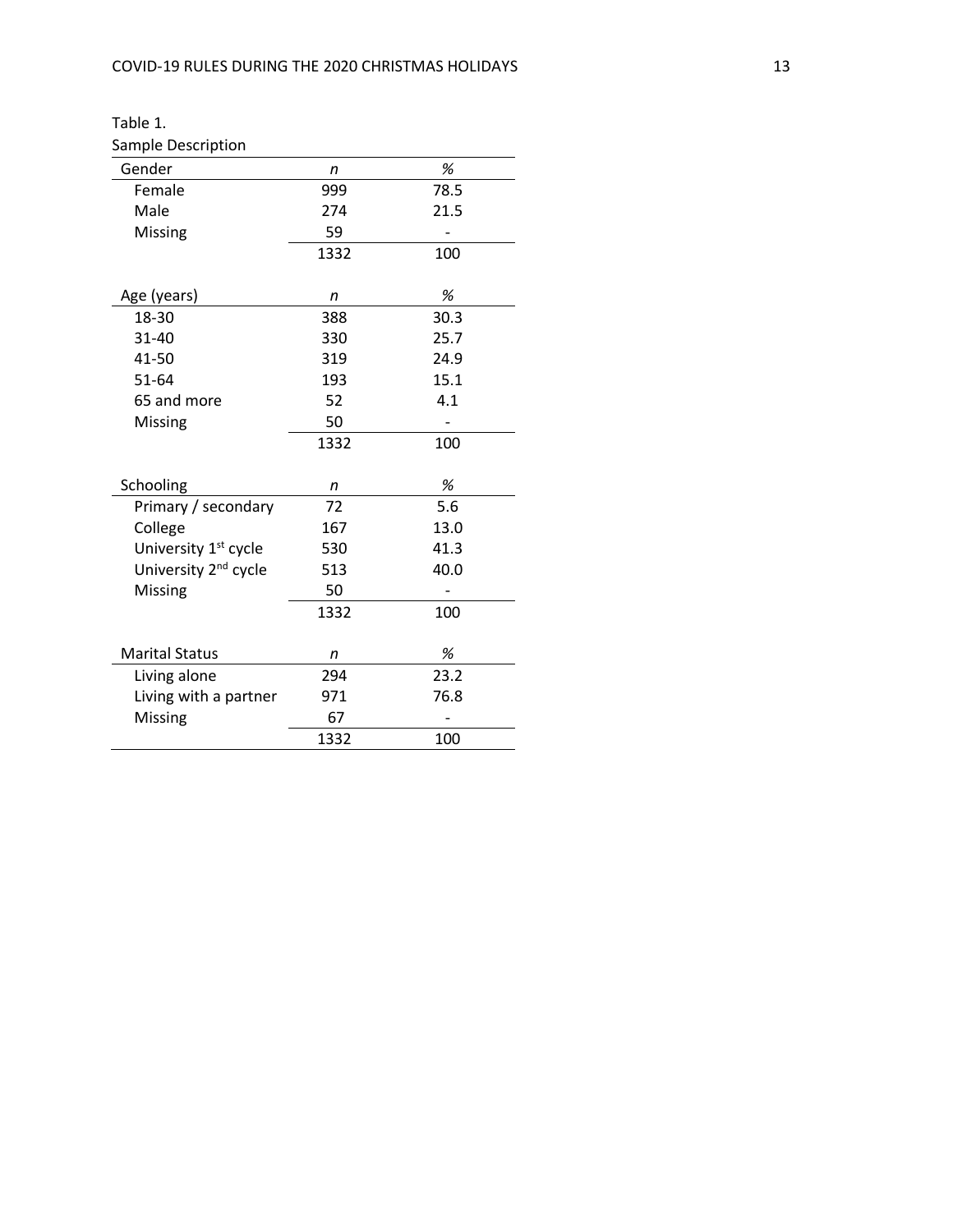| Construct                                    | n    | Mean | SD   | Range     |
|----------------------------------------------|------|------|------|-----------|
| Autonomous<br>Motivation                     | 1332 | 5.69 | 1.56 | $1$ à $7$ |
| Controlled -<br>avoidance                    | 1332 | 3.70 | 1.42 | $1$ à $7$ |
| Controlled-<br>approach                      | 1332 | 3.94 | 1.65 | $1$ à 7   |
| Psychological<br>distress (K6)               | 1263 | 2.19 | .84  | $1$ à 5   |
| <b>Behavioral beliefs</b>                    | 1308 | 2.23 | .78  | $1$ à $4$ |
| Respect of the<br>three rules                | n    | %    |      |           |
| Always respected<br>each of the rules        | 323  | 51.5 |      |           |
| Do not respect<br>each of the three<br>rules | 304  | 48.5 |      |           |
|                                              | 627  | 100  |      |           |

## Table 2.

Descriptive statistics of the constructs measured in the study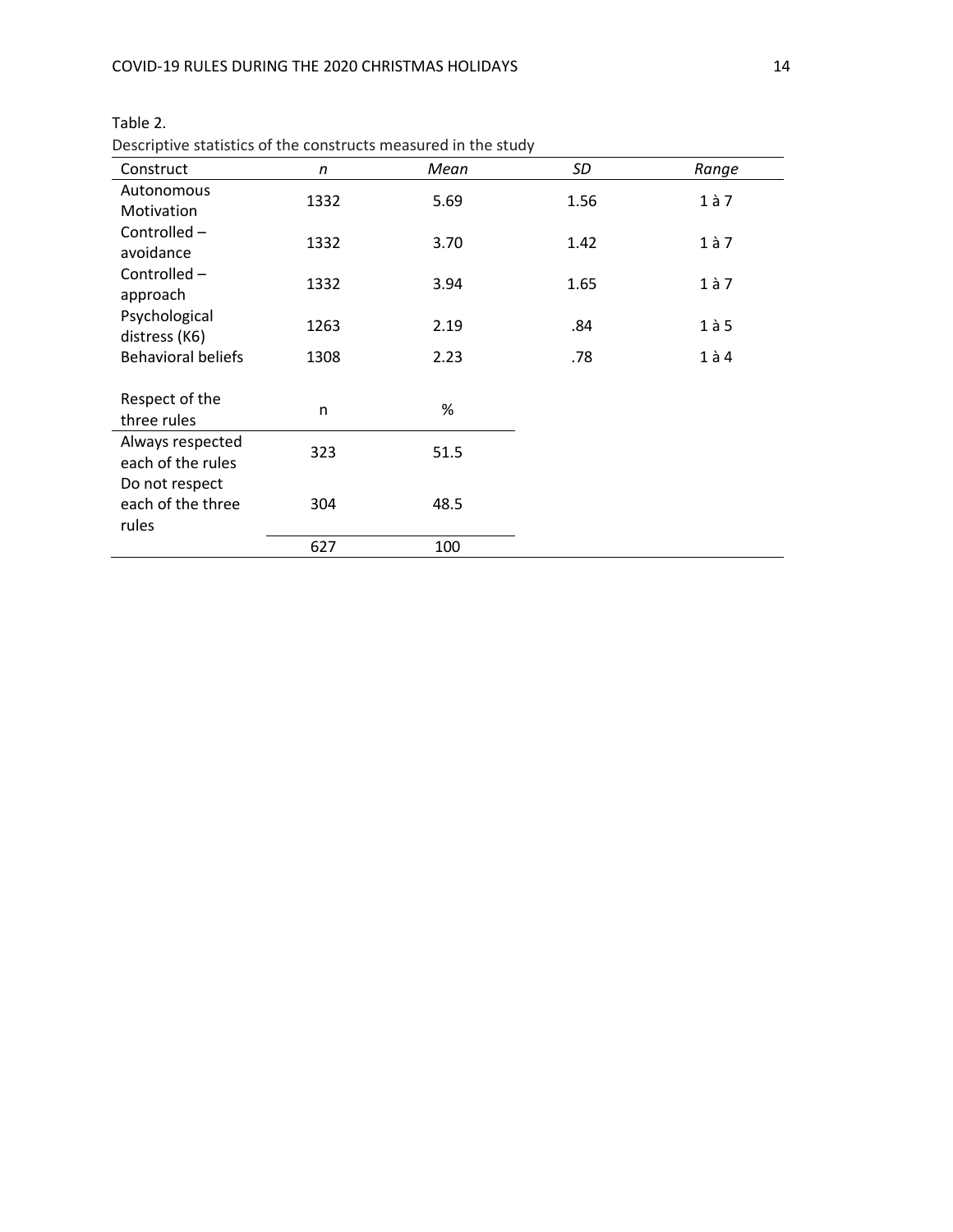Table 3.

| Standardized Factor Loadings ( $\lambda$ ) and Uniquenesses ( $\delta$ ) from the ESEM measurement model ( |             |             |             |             |          |
|------------------------------------------------------------------------------------------------------------|-------------|-------------|-------------|-------------|----------|
| Items                                                                                                      | $F1\lambda$ | $F2\lambda$ | $F3\lambda$ | $FA\lambda$ | $\delta$ |
| Autonomous 1                                                                                               | .80         | $-.04$      | .08         | .00         | .28      |
| Autonomous 2                                                                                               | .83         | $-.09$      | .04         | $-.02$      | .23      |
| Autonomous 3                                                                                               | .90         | .05         | $-.02$      | $-.01$      | .20      |
| Autonomous 4                                                                                               | .79         | $-.15$      | .12         | $-.04$      | .21      |
| Autonomous 5                                                                                               | .87         | .09         | $-.04$      | $-.03$      | .28      |
| Autonomous 6                                                                                               | .66         | .03         | .09         | $-.05$      | .48      |
| Avoidance 1                                                                                                | .22         | .52         | .04         | .02         | .67      |
| Avoidance 2                                                                                                | .15         | .58         | $-.03$      | .01         | .67      |
| Avoidance 3                                                                                                | .18         | .58         | .05         | .13         | .57      |
| Avoidance 4                                                                                                | $-.11$      | .47         | .17         | $-.02$      | .70      |
| Avoidance 5                                                                                                | $-.12$      | .75         | $-.11$      | $-0.00$     | .44      |
| Avoidance 6                                                                                                | $-.22$      | .77         | $-.12$      | $-05$       | .38      |
| Avoidance 7                                                                                                | $-.13$      | .42         | .28         | $-.06$      | .68      |
| Approach 1                                                                                                 | $-.05$      | $-.03$      | .81         | .02         | .41      |
| Approach 2                                                                                                 | .20         | .09         | .56         | $-.03$      | .49      |
| Approach 3                                                                                                 | $-.12$      | .00         | .82         | .04         | .42      |
| Approach 4                                                                                                 | .21         | .05         | .53         | $-.01$      | .54      |
| Approach 5                                                                                                 | .04         | .05         | .78         | $-.02$      | .34      |
| Psych. Distress 1                                                                                          | .15         | .11         | $-.01$      | .65         | .56      |
| Psych. Distress 2                                                                                          | $-.12$      | .02         | .02         | .75         | .38      |
| Psych. Distress 3                                                                                          | $-0.06$     | .03         | .04         | .55         | .68      |
| Psych. Distress 4                                                                                          | -.09        | $-.07$      | .04         | .82         | .32      |
| Psych. Distress 5                                                                                          | .06         | $-.02$      | $-.06$      | .85         | .31      |
| Psych. Distress 6                                                                                          | .01         | $-.01$      | .00         | .74         | .46      |
| Omega<br>coefficient                                                                                       | .94         | .80         | .86         | .88         |          |

Standardized Factor Loadings ( $\lambda$ ) and Uniquenesses ( $\delta$ ) from the ESEM measurement model (n=1332)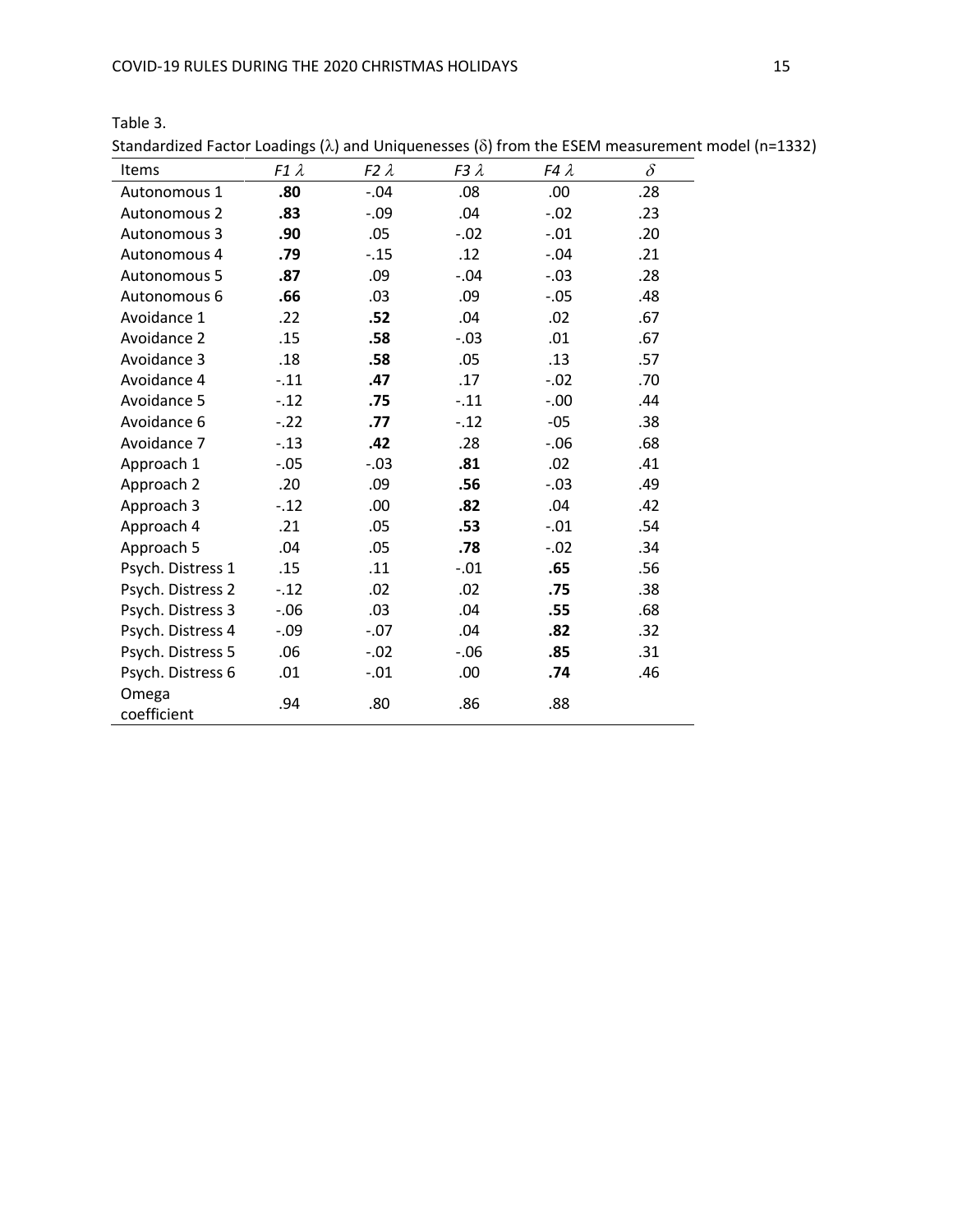# Table 4.

Comparison of students who responded to both times of measurement with those who responded only to time 1.

|                                | Participate at Time 1<br>only |       | Participate at Time 1 |       |         |                             |
|--------------------------------|-------------------------------|-------|-----------------------|-------|---------|-----------------------------|
|                                |                               |       | and Time 2            |       |         |                             |
|                                | $\mathsf{n}$                  | $\%$  | $\mathsf{n}$          | %     | p       | Odd                         |
|                                |                               |       |                       |       |         | ratio                       |
| Gender                         |                               |       |                       |       |         |                             |
| Female                         | 501                           | 77.7  | 498                   | 79.3  | .48     | 1.10                        |
| Male                           | 144                           | 22.3  | 130                   | 20.7  |         |                             |
| Educational<br>degree          |                               |       |                       |       |         |                             |
| College or less                | 142                           | 21.9  | 96                    | 15.2  | .002    | .64                         |
| University                     | 506                           | 78.1  | 535                   | 84.8  |         |                             |
| <b>Status</b><br>Living alone  | 146                           | 22.9  | 148                   | 23.6  | .76     | 1.04                        |
| Living as a<br>couple          | 492                           | 77.1  | 479                   | 76.4  |         |                             |
|                                | Mean                          | SD    | Mean                  | SD    | P       | Cohen's<br>$\boldsymbol{d}$ |
| Age                            | 38.08                         | 12.86 | 40.61                 | 12.69 | .0004   | .20                         |
| Autonomous                     | 5.50                          | 1.69  | 5.89                  | 1.38  | < .0001 | .25                         |
| Controlled-<br>avoidance       | 3.71                          | 1.44  | 3.68                  | 1.38  | .73     | .02                         |
| Controlled-<br>approach        | 3.87                          | 1.69  | 4.02                  | 1.60  | .10     | .09                         |
| Psychological<br>distress (K6) | 2.25                          | .86   | 2.14                  | .81   | .03     | .13                         |
| Anxiety- COVID                 | 2.20                          | 1.80  | 2.27                  | .76   | .11     | .05                         |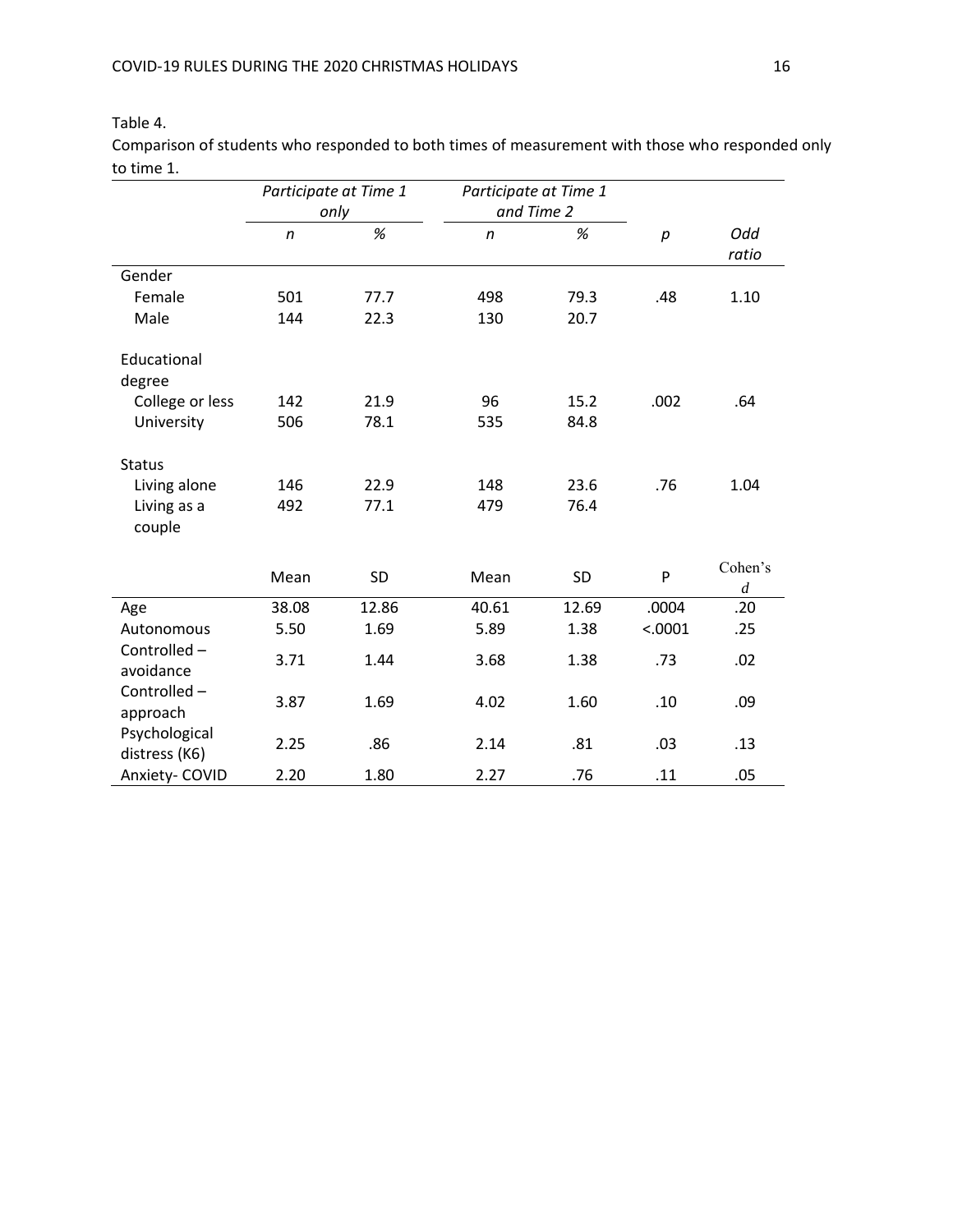|    |                 | 1       | 2                        | 3       | 4      | 5       | 6       | 7       | 8      | 9       |
|----|-----------------|---------|--------------------------|---------|--------|---------|---------|---------|--------|---------|
| 1. | Rules'          |         |                          |         |        |         |         |         |        |         |
|    | compliance      |         |                          |         |        |         |         |         |        |         |
| 2. | Autonomous      | $.48*$  | $\overline{\phantom{0}}$ |         |        |         |         |         |        |         |
| 3. | Contr-avoid     | $-.29*$ | $-.20*$                  |         |        |         |         |         |        |         |
| 4. | Contr-app       | $.20*$  | $.52*$                   | $.43*$  |        |         |         |         |        |         |
| 5. | Anxiety-Covid   | $.14*$  | $.35*$                   | .07     | $.29*$ |         |         |         |        |         |
| 6. | Psy. distress   | $-.13*$ | $-.27*$                  | $.30*$  | $-.01$ | $.10*$  |         |         |        |         |
| 7. | Educational     | .04     | $.13*$                   | $-.04$  | $-.04$ | $-.07$  | $-.09*$ |         |        |         |
|    | degree          |         |                          |         |        |         |         |         |        |         |
| 8. | Age             | $.21*$  | $.30*$                   | $-.25*$ | .04    | $.09*$  | $-.35*$ | $-12*$  |        |         |
| 9. | Gender          | .03     | $-.09$                   | $-.09*$ | $-.05$ | $-.16*$ | $-.10*$ | $-.11*$ | $.13*$ |         |
|    | 10. Living as a | .02     | .02                      | .03     | .05    | .07     | $-.08*$ | .05     | $-.03$ | $-.08*$ |
|    | couple          |         |                          |         |        |         |         |         |        |         |

Table 5 Correlations Among All Variables Used in the Present Study

Note: \*p <. 05.

Contr-avoid: Controlled regulation – avoidance

Contr-app: Controlled regulation – approach

Psy. distress: psychological distress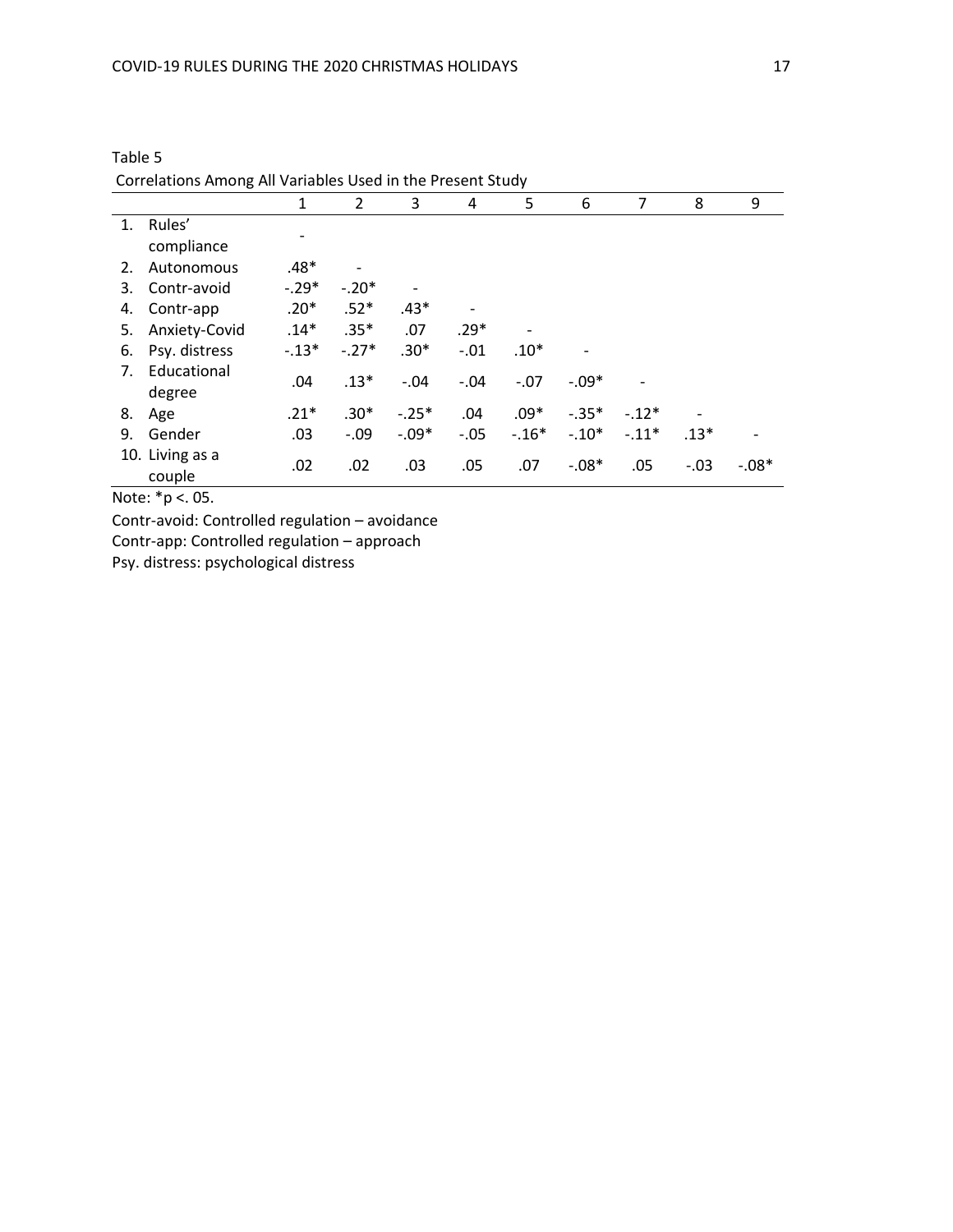Table 6

|                       | Without imputation |             |      | With imputations                    |
|-----------------------|--------------------|-------------|------|-------------------------------------|
|                       | $(n=620)$          |             |      | $(n=1332)$                          |
|                       | OR (95%CI)         | <b>Beta</b> | p    | OR (95%CI)<br><b>Beta</b><br>p      |
| Autonomous            | $2.70(1.76-4.13)$  | .40         | .000 | $2.53(1.77-3.60)$<br>.42<br>.000    |
| Contr-Avoid           | $.53(.41-.70)$     | $-.26$      | 000  | $.55(.41-.72)$<br>$-.26$<br>.000    |
| Contr-App             | $1.30$ (.96-1.76)  | .11         | .09  | $1.26$ (.94-1.68)<br>.12<br>.10     |
| Anxiety-<br>Covid     | $.95$ (.73-1.23)   | $-.02$      | .67  | $.93$ (.73-1.19)<br>.55<br>$-.03$   |
| Psy. Distress         | $1.22$ (.95-1.57)  | .08         | .12  | $1.20$ (.95-1.51)<br>.12<br>.08     |
| Educational<br>degree | $1.00$ (.89-1.13)  | .00         | .96  | $1.00$ $(.91-1.10)$<br>.00.<br>1.00 |
| Age                   | $1.01$ (.99-1.03)  | .05         | .38  | $1.01$ (.99-1.03)<br>.05<br>.29     |
| Gender                | $1.26$ (.79-2.00)  | .04         | .33  | $1.13$ (.72-1.78)<br>.02<br>.61     |
| In a<br>relationship  | $1.12$ (.73-1.71)  | .02         | .60  | $1.13$ (.77-1.65)<br>.02<br>.55     |

Odds Ratios with 95% Confidence Intervals and Betas from the logistic regressions for prediction of Always respected each of the rules without and with multiple imputations.

OR >1 indicates increased occurrence of an event OR <1 indicates decreased occurrence of an event Contr-avoid: Controlled regulation – avoidance Contr-app: Controlled regulation – approach

Psy. distress: psychological distress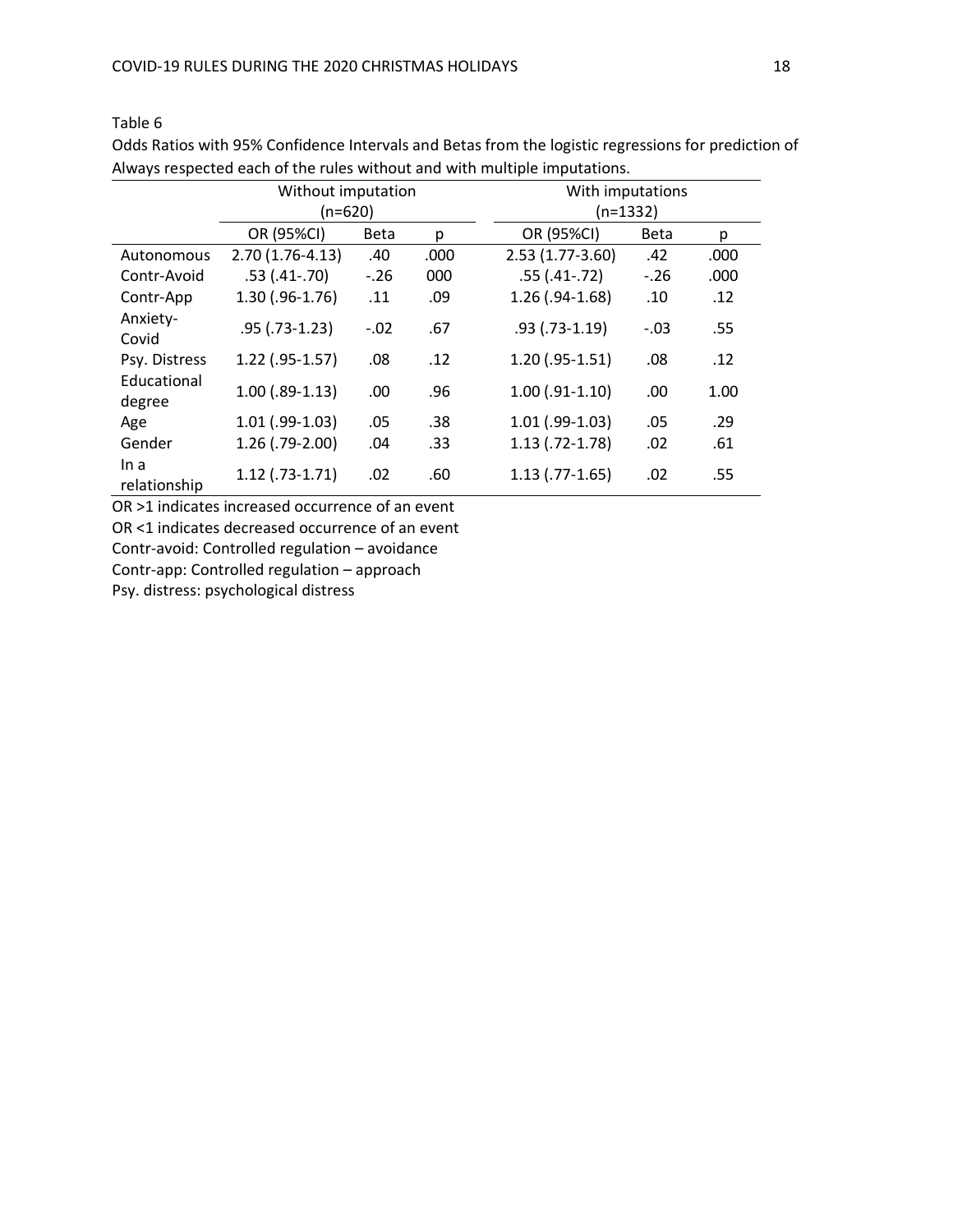# Appendix.

Items used for the 3 types of motivation, rules compliance, and psychological distress (English and French versions)

# Autonomous<sup>1</sup>

- 1. Because following this rule is important to me./Parce que suivre cette règle est important pour moi
- 2. Because I totally support this government rule./ Parce que j'appuie totalement cette règle du gouvernement
- 3. Because I find this rule important to save lives./ Parce que je trouve que cette règle est importante pour sauver des vies
- 4. Because I fully value the adoption of this rule./ Parce que je valorise entièrement l'adoption de cette règle
- 5. Because I find this rule important to relieve emergencies./ Parce que je trouve cette règle importante pour désengorger les urgences.
- 6. Because it is important for me to stay healthy./ Parce qu'il est important pour moi de rester en santé

Controlled – avoidance $1$ 

- 1. To avoid feeling guilty for not following this rule./ Pour éviter de me sentir coupable de ne pas suivre cette règle
- 2. Because I feel obligated to follow this rule./ Parce que je me sens obligé de la suivre
- 3. To avoid experiencing anxiety if I break this rule./ Pour éviter de vivre de l'anxiété si je contreviens à cette règle
- 4. To avoid having a conflict with someone./ Pour éviter d'avoir un conflit avec quelqu'un
- 5. To avoid receiving a fine./ Pour éviter de recevoir une amende
- 6. To avoid being denounced by a neighbor./ Pour éviter de me faire dénoncer par un voisin
- 7. To avoid being "sulked" or put aside by people important to me./ Pour éviter de me faire « bouder » ou mettre de côté par des personnes importantes pour moi

Controlled – approach $1$ 

- 1. To show others that I know the issues associated with Covid-19 well./ Pour montrer aux autres que je connais bien les enjeux associés à la Covid-19
- 2. To be proud of me./ Pour être fier de moi
- 3. To show others that I have more judgment than many people./ Pour montrer aux autres que j'ai plus de jugement que bien des personnes
- 4. To show others how respectful I am to this government issued rule. / Pour montrer aux autres à quel point je suis respectueux de cette règle émise par le gouvernement
- 5. To show people close to me that I care about the health of people who are more vulnerable./ Pour montrer aux personnes proches de moi que je pense à la santé des gens qui sont plus vulnérables

Psychological distress<sup>2</sup>

- 1. you felt hopeless/vous êtes-vous senti désespéré?
- 2. you felt restless or fidgety/vous êtes-vous senti agité ou ne tenant pas en place?
- 3. you felt that everything was an effort/ avez-vous senti que tout était un effort?
- 4. you felt worthless/ vous êtes-vous senti bon à rien?
- 5. you felt nervous/ vous êtes-vous senti nerveux?
- 6. you felt so depressed that nothing could cheer you up/ vous êtes-vous senti si déprimé que plus rien ne pouvait vous faire sourire?